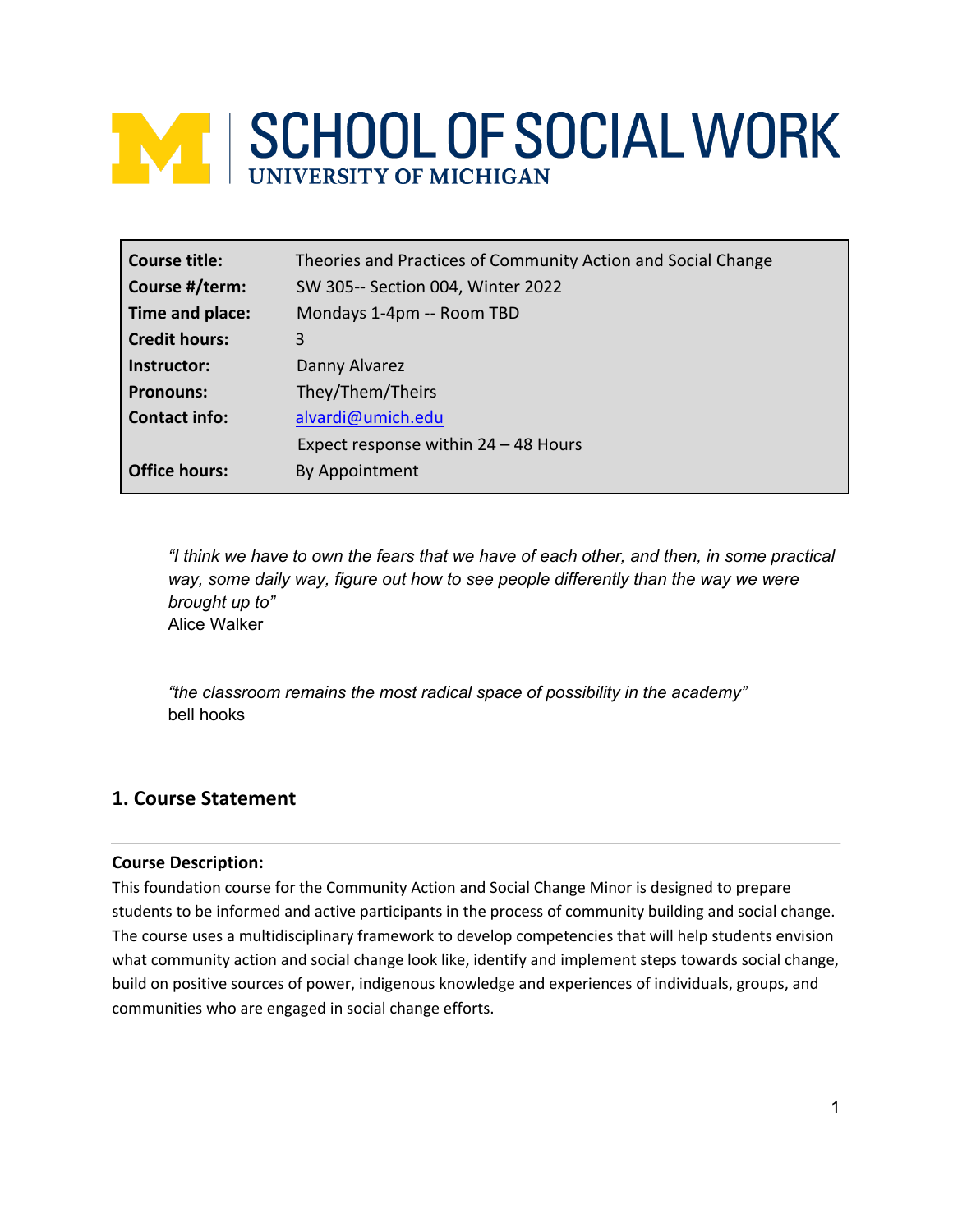## **CASC Minor Mission Statement**

The CASC minor is for students interested in developing knowledge, skills, and experiences in community action and social change. The multidisciplinary 16 credit minor will prepare students to: 1. examine community action and social change using a multidisciplinary framework; 2. address community action and social change in multilingual and multicultural communities; 3. integrate social justice values into the community action and social change processes; and 4. engage in service learning to promote community action and social change.

## **Guiding Principles**

- 1. The core values of the National Association of Social Workers Code of Ethics (service, social justice, dignity and worth of the person, importance of human relationships, integrity, competence) frames our interactions with students inside and outside the classroom.
- 2. PODS: Privilege, Oppression, Diversity and Social Justice are taught to similar degrees in every class.
- 3. We represent Social Work both the School and the profession in our interactions with students, including academic and career advice.
- 4. We strive to respond appropriately to student inquiries in a timely and personally engaging manner.
- 5. We structure courses with student participation in mind throughout the term, notably by some conversation about ground rules at the start of the term and some identifiable closure activity at the end.
- 6. We see curricular and co---curricular opportunities as intersecting and complementary. We seek to find opportunities for high touch, high impact work with students

## **Course Goals**

- Students will examine their own identity development (race, class, gender, sexual/relational orientation, religion, nationality, ability, other), recognize multiple social identities, and engage in critical analysis of power, privilege and oppression.
- Students will explore the meaning of community and social change.
- Students will develop skills in interviewing, relationship-building, and group facilitation.
- Students will gain awareness of historical framework and theory regarding community action and social change.
- Students will engage in structural analysis with regard to community action and social change.
- Students will develop an understanding of community-building and organizing skills.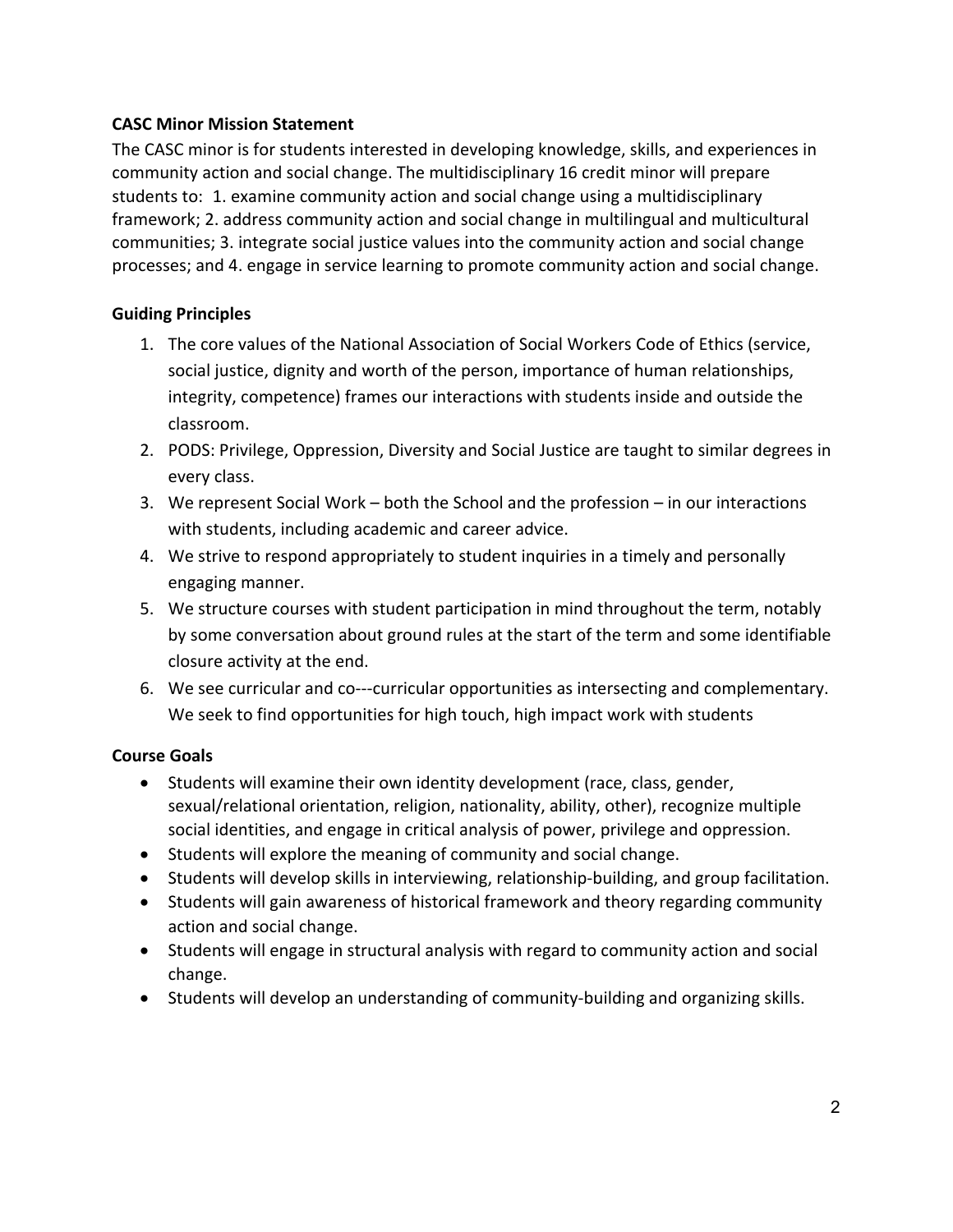## **Four Curricular Themes**

- **Multiculturalism and Diversity issues** will be explored as students identify selfknowledge and skills for regularly monitoring their practice within the context of their work. The PODS (Privilege, Oppression, Diversity and Social Justice) lens will be applied to practice situations and students will have an opportunity to discuss relevant field issues related to the diversity dimensions (ability, age, culture, economic class, ethnicity, family structure, gender, gender identity and expression, race, religion, sex, and sexual orientation).
- **Social Justice and Social Change issues** will be addressed by helping students to critically assess their commitment to and skills for enacting change towards social justice goals. The role of the social worker will be discussed as reflected by their individual experiences and reflection.
- **Promotion, Prevention, Treatment, and Rehabilitation** approaches will be addressed within the context of the student's orientation to practice. Small group discussions will allow the student to discuss, review, compare, and contrast alternative approaches and frameworks while reflecting on their individual work and experiences.
- **Behavioral and Social Science research approaches** will be addressed within the context of the student's orientation and method. Small group discussions will allow the student to discuss, review, compare, and contrast alternative approaches and frameworks while reflecting on their individual work and experiences.

## **Accommodations for students with disabilities**

If you need an accommodation for a disability, please let me know as soon as possible. Many aspects of this course, the assignments, the in-class activities, and teaching methods can be modified to facilitate your participation and progress throughout the semester. I will make every effort to use the resources available to us, such as the services for Students with Disabilities, the Adaptive Technology Computing Site, and the like. If you chose to disclose your disability, I will (to the extent permitted by law) treat that information as private and confidential. For more information and resources, please contact the Services for Students with Disabilities office at G664 Haven Hall, (734) 7633000 or go to https://ssd.umich.edu/.

#### **Health and Wellness Services**

Health and wellness encompasses situations or circumstances that may impede your success within the program. The Office of Student Services offers health and wellness services that are directed to the MSW student body. Feel free to visit the SSW Health and Wellness website regarding any health, mental health or wellness issue. This could include need for advocacy and referral to University or community resources, financial resources or counseling.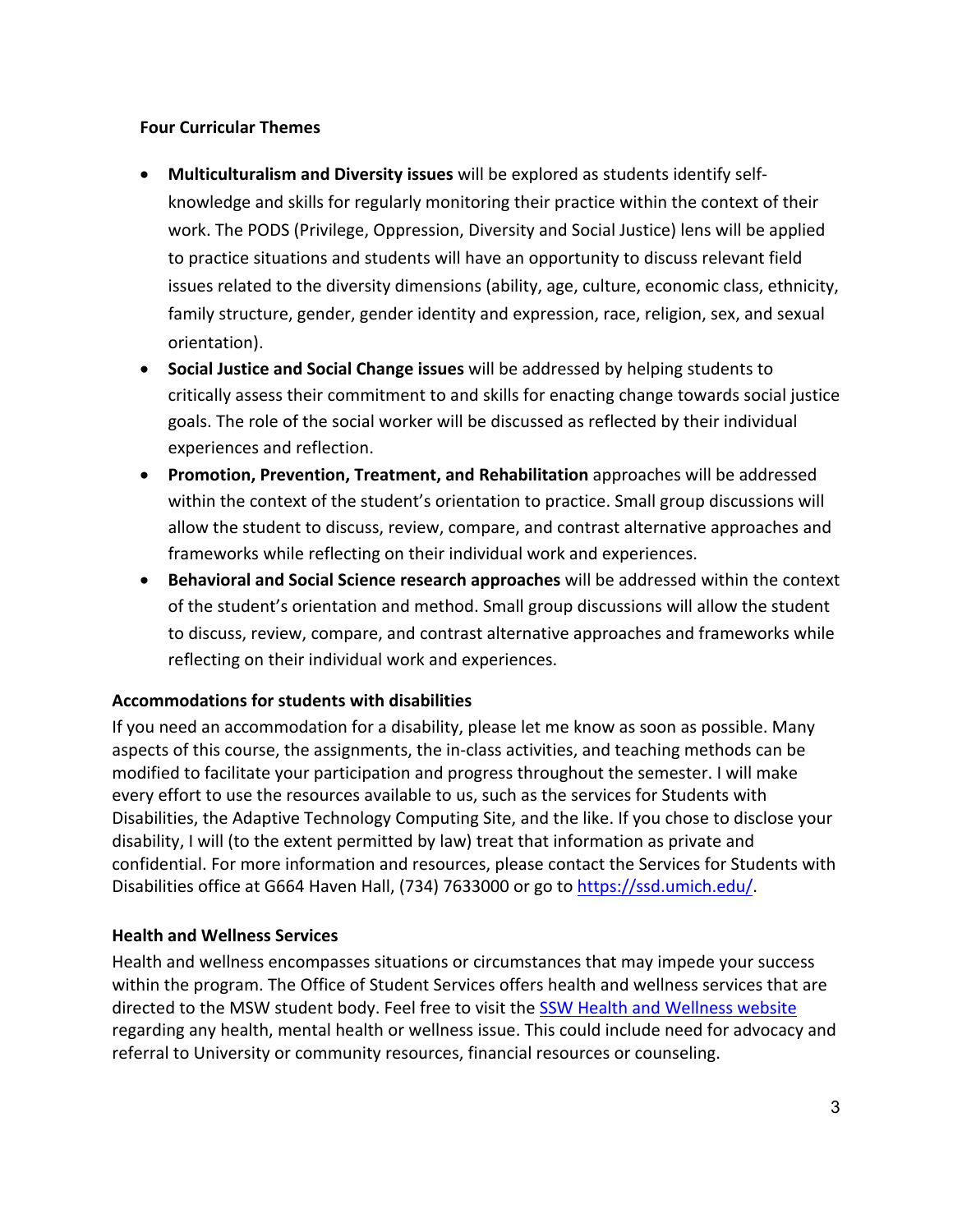#### **Religious Observances**

Please notify me if religious observances conflict with class attendance, community participation or due dates for assignments so that we can make appropriate arrangements.

#### **Student Code of Academic and Professional Conduct**

All students should be familiar with the Student Code for Academic and Professional Conduct (https://ssw.umich.edu/msw-student-guide) which holds our students to the highest standards of academic and professional conduct. Unacceptable academic behavior refers to actions or behaviors that are contrary to maintaining the highest standards in course work and includes such actions as cheating, plagiarism, falsification of data, aiding and abetting dishonesty and impairment. Any suspected situations of academic misconduct will be discussed with the student and then reported to the Associate Dean for Academic Programs.

#### **Teaching Style and Course Structure**

In this course we are all teachers and we are all learners. My responsibility as an instructor is to help build and maintain a container for our group to engage in this work together. I will bring in activities, stories, and personal narratives to try and create an environment that is open, engaging, fun, challenging, safe, and honest. Each of you brings your own knowledge, experiences, and histories to this class which will enhance the learning of the entire group and deepen the theoretic conversations that we will have.

As adult learners it is assumed that students will be committed to their own learning and the learning of others. This commitment shows up in each of us being present (physically and cognitively) and being prepared (physically and cognitively). This includes doing your best to create a physical learning space that is conducive to focusing for the length of class, reading materials and taking time to reflect on them so you are ready to share thoughts and reactions with each other, being on time, voluntarily sharing, asking questions, and engaging in class and monitoring the participation of others to encourage their engagement. My hope is that you all commit to each other in ways that encourage you to challenge each other, to disagree, to affirm each other, to hold each other accountable for doing readings and assignments, to trusting each other enough to be honest, and to asking for support or help from each other when you need it.

## **Proper use of names and pronouns**

All students will be referred to by the names and pronouns they use (e.g. she, they, ze, he). If you have a name that differs from the one that appears on the roster, please inform me before the second class period so that we can use your correct name and pronouns. Students can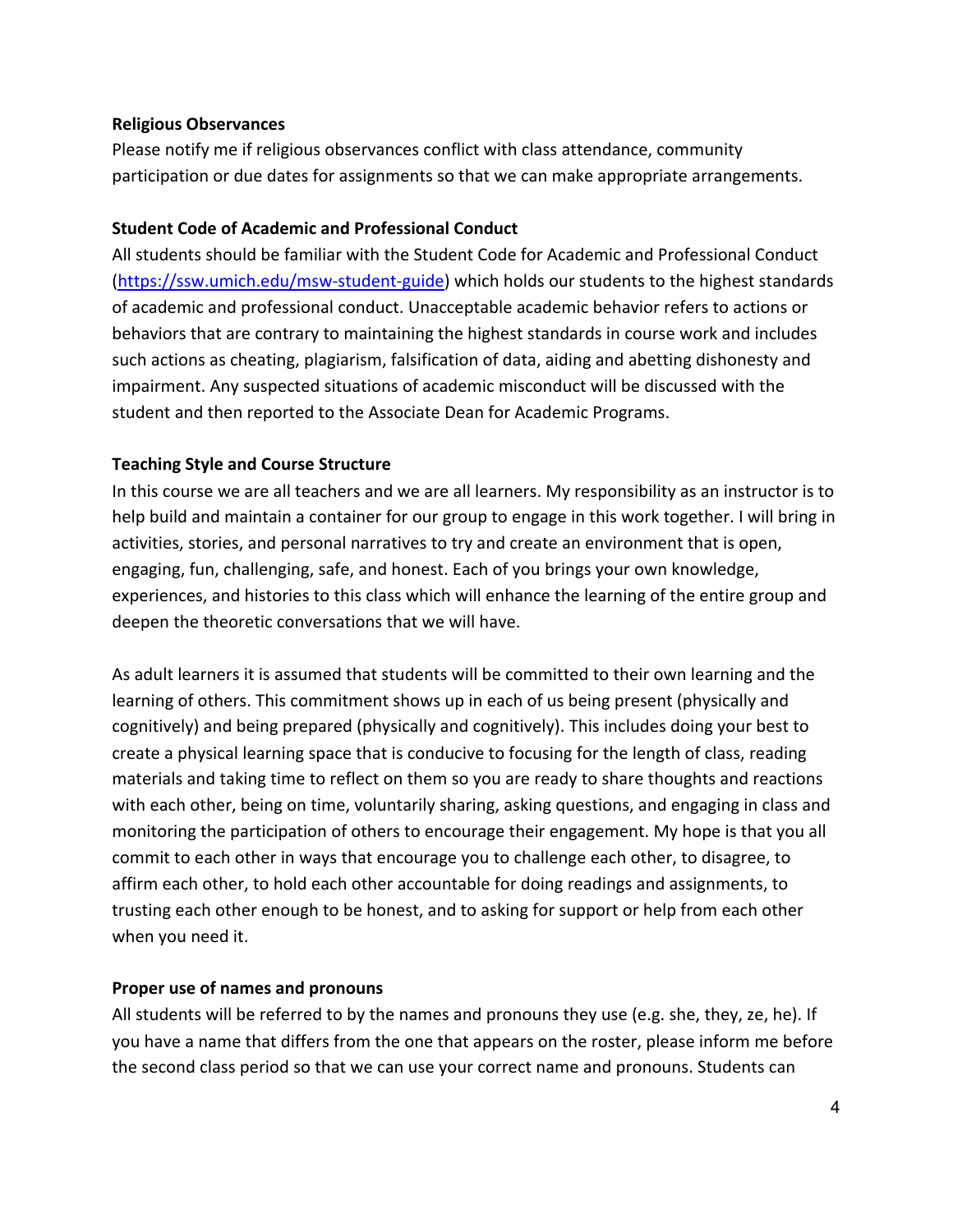designate their personal pronouns on the class roster via Wolverine Access: Student Business > Campus Personal Information > Gender Identity. **https://spectrumcenter.umich.edu/article/gender-inclusive-restrooms**

## **2. Class Requirements**

#### **a. Text and class materials**

All readings and other class materials will be posted in Canvas. If you ever have trouble accessing the readings reach out to me and I can send them to you in a different format or help troubleshoot. Because this course will be responsive to what is happening in the world while we are in class together, the readings will probably change over the semester. I may remove some and will certainly add a few here and there. I will always do my best to post new required readings a week ahead. There may be times when I post other readings that are relevant and would be great to read and I am not able to give you a whole week ahead. Those will be suggested but not required. When there are changes to readings or potentially even assignments you will receive an announcement from me on Canvas.

Please come to class each week prepared to engage in discussions about the resources and readings posted for that week's class session. It will make the class much richer and more interesting.

#### b. **Class schedule**

*"Reimagining our notions of what can and should happen in time…how expectations of 'how long things take' are based on very particular minds and bodies*" Alison Kafer, on crip time and disability justice

This map of the semester is a draft. I expect that this will shift and change over the course of the semester and invite you to expect the same. I do not know you all yet and do not know what unique conversations will emerge because of who we all our and what we bring when we come together. With roots in popular education, I need to have the flexibility to go in the direction that we need to go collectively, even when it is not what was "planned". That being said, I also want to provide those of you who need it with the comfort of structure and dates. I did my best to map out our course for the semester and am committed to giving you all new information, changes, etc. as early as I can so that you can plan for it and know what to expect.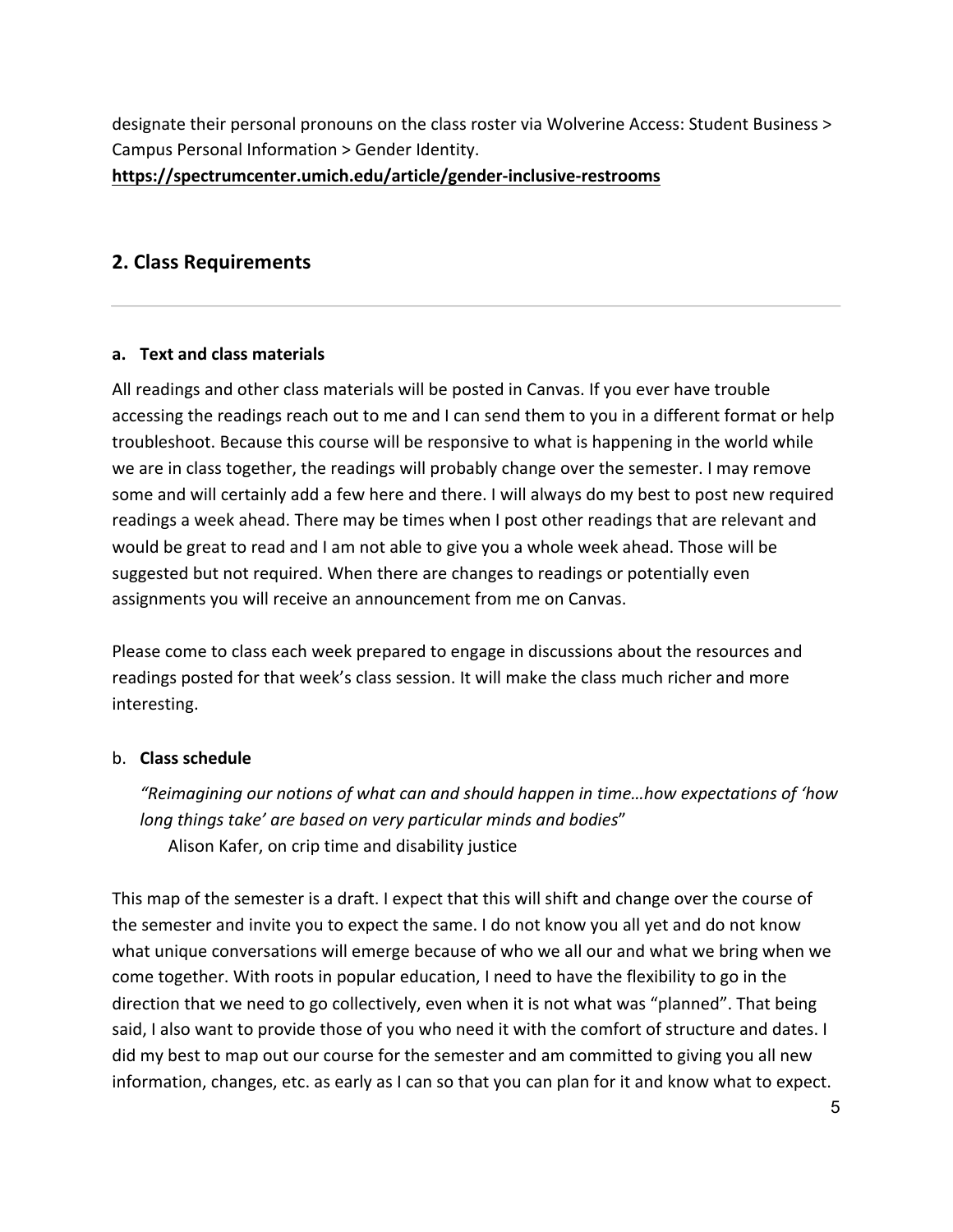If at any point in the semester you feel like you need more information do not hesitate to reach out.

As you can see below, some of our classes will meet on zoom. As we are still in a global pandemic, I am taking the best measures I can to keep us all safe and healthy and also to support learning in the best ways possible. We will talk more about this in class.

| <b>COURSE SCHEDULE</b> | <b>TOPIC AREA</b>                                                     |  |  |
|------------------------|-----------------------------------------------------------------------|--|--|
|                        |                                                                       |  |  |
| January 10-zoom        | Introduction to Community Action and Social Change                    |  |  |
| January 17-no class    | MLK Day-NO CLASS                                                      |  |  |
| January 24-In person   | Who are you? Who are we?                                              |  |  |
| January 31-zoom class  | Understanding Our Stories: Being aware of who we are as change agents |  |  |
| February 7-in person   | <b>Understanding CASC Terms and Perspectives</b>                      |  |  |
| February 14-zoom class | Community Change as a Process: Systems, Power & Impacts               |  |  |
| February 21-in person  | <b>Exploring Approaches: CASC in Action</b>                           |  |  |
| February 28- no class  | <b>SPRING BREAK-NO CLASS</b>                                          |  |  |
| March 7-asynchronous   | Key Frameworks and Theory for CASC Part I                             |  |  |
| March 14-in person     | Key Frameworks and Theory for CASC Part II                            |  |  |
| March 21-In person     | Learning from Social Movements & Key Figures                          |  |  |
| March 28-TBD           | What Makes a Good CASC Change Agent                                   |  |  |
| April 4-TBD            | Visioning and Collective Liberation                                   |  |  |
| April 11-TBD           | Community Care examples: Mutual Aid                                   |  |  |
| April 18-in person     | Action Project Presentation & Feedback and Class Closure              |  |  |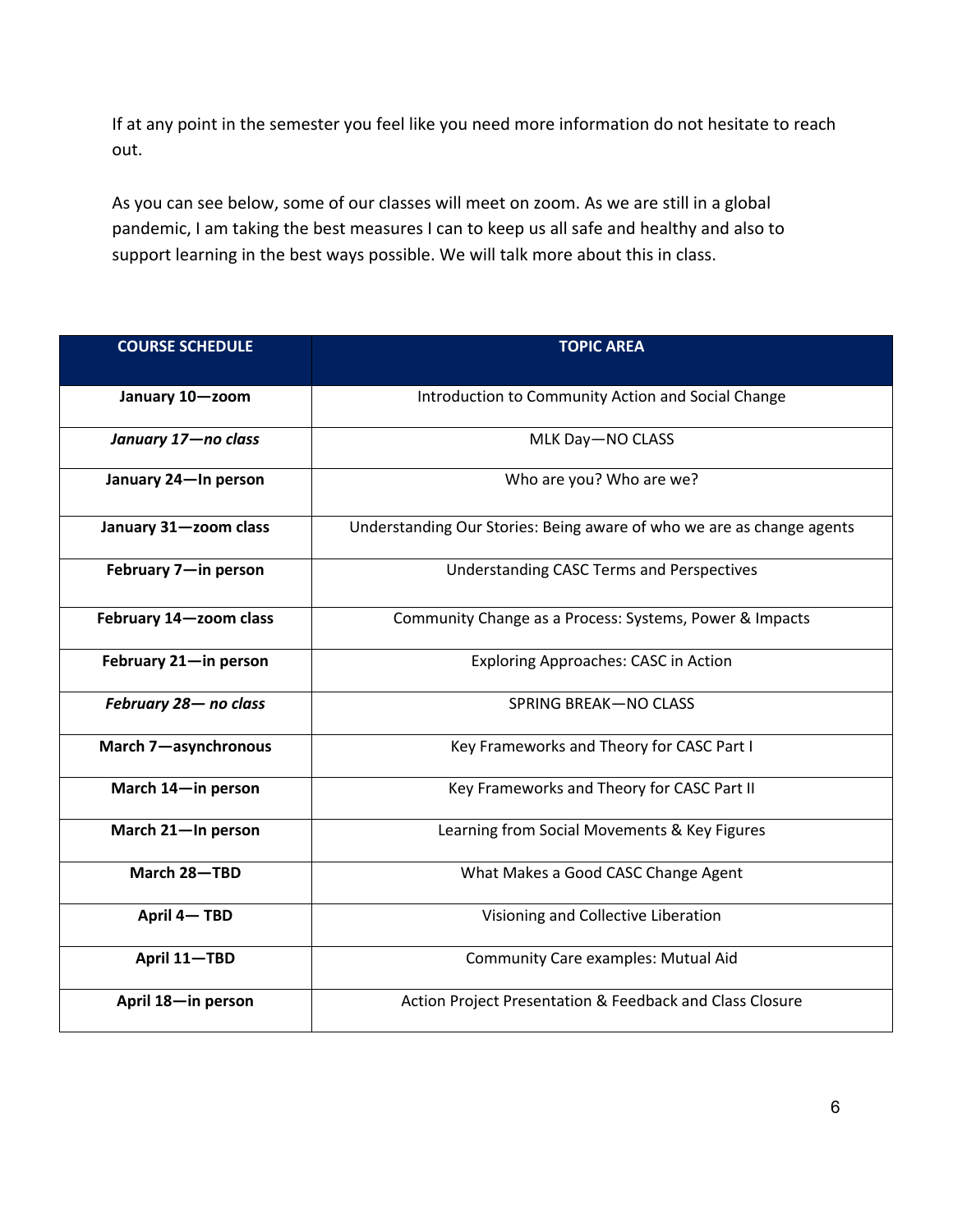#### **c. Assignments**

Assignments, evaluation criteria or rubrics for each assignment, as well its point or percentage value for the overall course grade can be found on canvas. Below is an abbreviated overview of what to expect for assignment requirements for the term.

| Assignment                                                               | Due date                                      | Percent of grade |
|--------------------------------------------------------------------------|-----------------------------------------------|------------------|
| Participation                                                            | Reflection paper: February 7th                | 25%              |
| Reflection paper, mid semester evaluation,<br>attendance, overall effort | Mid semester evaluation: Feb 25 <sup>th</sup> |                  |
| <b>Core Concept Mixed Tape</b>                                           | February 21 <sup>st</sup> by noon             | 15%              |
|                                                                          |                                               |                  |
| Learning from History Paper                                              | March $21^{st}$ by noon                       | 30%              |
|                                                                          |                                               |                  |
| <b>Action Project Assignment</b>                                         | Proposal: February 22 <sup>nd</sup> by noon   | 30%              |
| Proposal, Project, Group sharing, and Paper                              | Paper: April 22 <sup>nd</sup> by noon         |                  |

## **d. Attendance and class participation**

Attendance and participation in all class sessions is critical for the learning process in this course. Students are expected to attend all class sessions. Active participation is essential to the small group learning community we will create. Please plan to show up each week on time, having done the readings, and ready to engage. I do, however, understand that life happens. If you must miss class please let me know with as much notice as possible. If you miss more than one class without notice it may be reflected in your participation grade.

You won't be graded for *what* you say in this class—there are no clear rights and wrongs in the kind of inquiry we'll be doing together. But you will be graded for the effort you invest in developing your skills at listening, engaging, communicating (verbally and non-verbally), and critically interrogating. "Considerate" participation necessitates respectful and engaged comments *and* body language. Please remember to silence your cell phones and other distracting electronic devices while we are together.

l recognize that there are different learning styles. If you are having a difficult time learning and engaging because of how the material is presented or what type of participation is being encouraged please let me know via email. We can always talk through your ideas during office hours and discuss strategies that may help you with participation during class.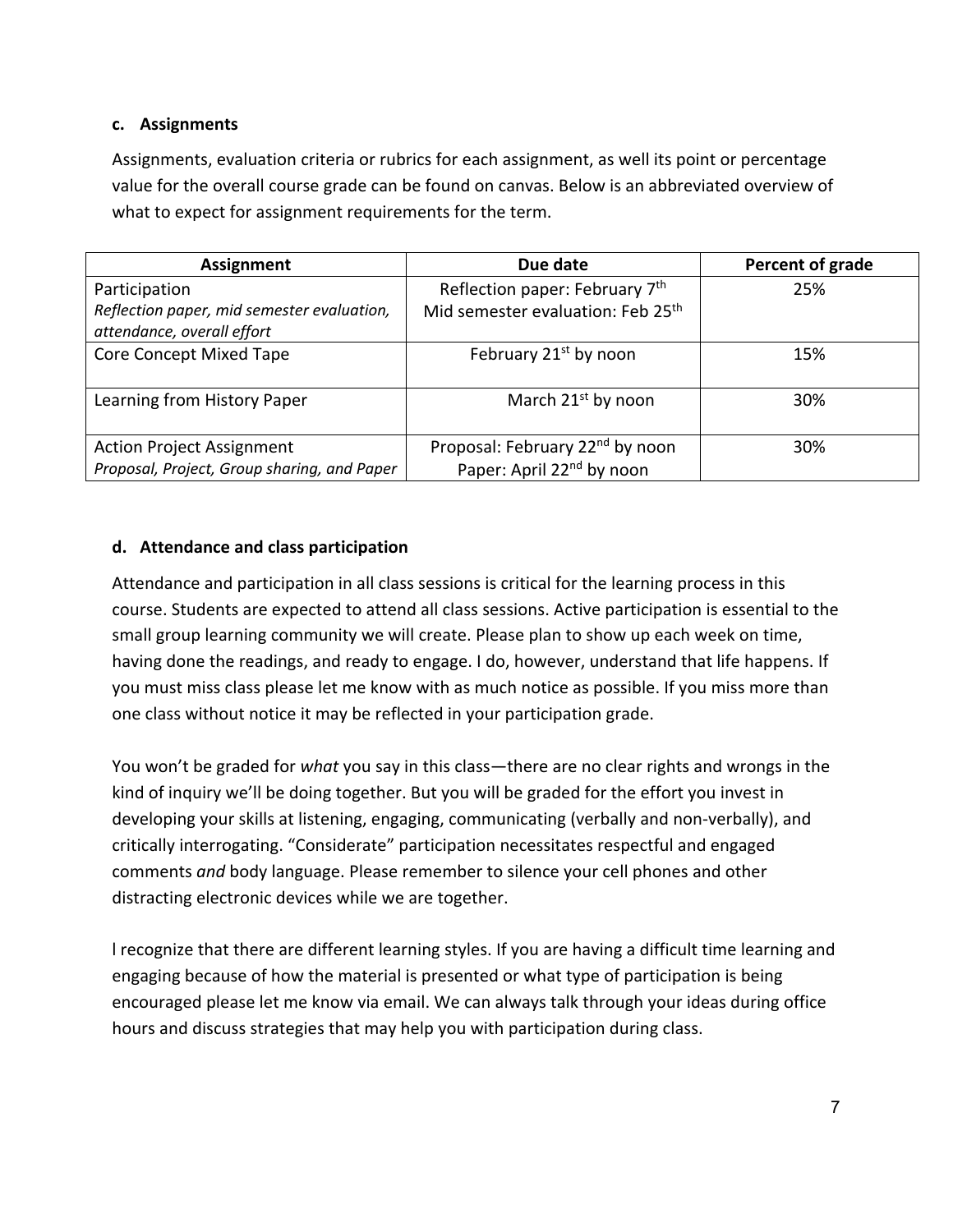If for whatever reason you need further accommodations in regard to attendance and participation reach out—I am committed to each of you getting as much as possible out of this course and also committed to your health and wellbeing and I am confident we can come up with a plan together.

## **e. Grading**

The content of this course can be awkward to "grade" in traditional ways. I will not be grading you based on what you say or how you say it, what you believe or don't believe, or your grammar and punctuation. I am looking to see that you are engaging in the content. That you are reading the things that I have assigned and are spending the time needed to critique, react, reflect, etc. and that you are engaging with the other students in the class around the content and encouraging the same from them. The assignments for this class are tools to help you integrate the things we are discussing into your life and your CASC practice.

Points on the assignments are cumulative and will be converted to a final letter grade at the end of the semester according to the following scale:

|  | $94-100 = A$ $91-93 = A 87-90 = B+$ $84-86 = B$ |  |
|--|-------------------------------------------------|--|
|  | $81-83 = B - 77-80 = C + 74-76 = C$ 71-73 = C-  |  |

# *Incompletes ("I"):*

Students must finish incomplete coursework within two semesters of enrollment in the class in which they received their initial incomplete. Please see the current Student Guide.

*I: (Incomplete)* is used when illness or other compelling reasons prevent completion of work, and there is a definite plan and date for completion of course or field work approved by the instructor/liaison. Any "I" grade remaining on a student's record more than two terms after the conclusion of the term in which the grade was awarded reverts to a permanent incomplete, and credit can be earned only by retaking the course. This limit includes the Spring/Summer term and applies regardless of the student's subsequent enrollment. However, if at the time the instructor agreed to the "I", an earlier date of submission and/or completion of final work was agreed upon, and then this date takes precedent over the two-term policy. A change in grade will not be accepted after two terms for any reason other than clerical error. The Associate Dean for Educational Programs must approve any exceptions to this policy.

*Note:* A grade of "I" stays on a student's academic record permanently. Even if the student makes up the course or field work according to the guidelines stated above, the grade for the